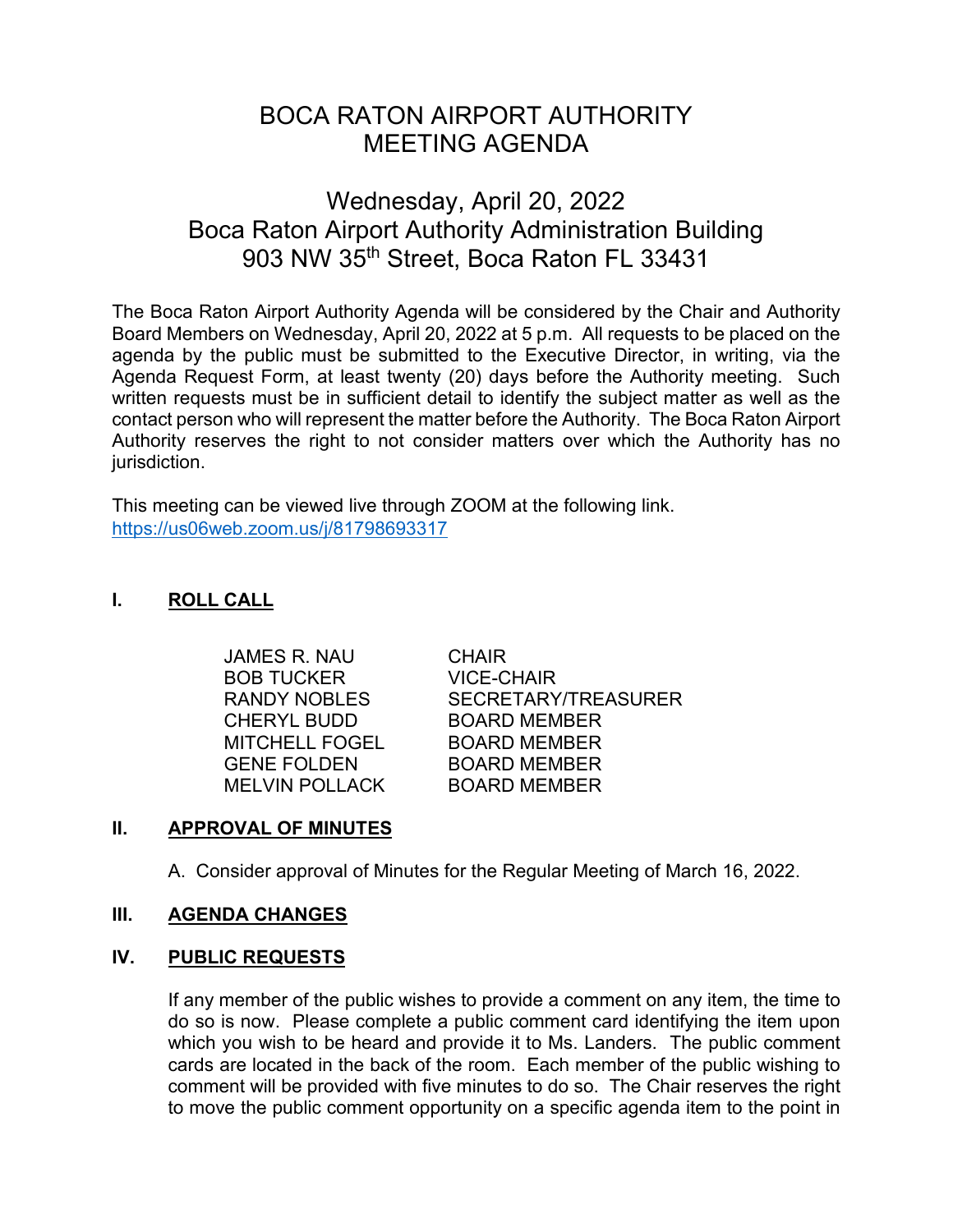the agenda when that item is to be considered and/or to extend the allotted time per speaker.

#### **V. CONSENT AGENDA**

A. Signature Flight Support Special Event Request.

Consider Resolution No. 04-04-22 of the Boca Raton Airport Authority granting conditional approval to Signature Flight Support to host a Special Event on January 28, 2023.

- B. Noise Abatement/Operations Summary for the month of March 2022.
- C. Security System Enhancements Contact Award.

Consider Resolution No. 04-07-22 of the Boca Raton Airport Authority Awarding the Security System Enhancements contract to AVI Integrators Inc., dba Security 101 to provide Security System Enhancements for the Boca Raton Airport.

#### **VI. FEDERAL, STATE AND MUNICIPAL INPUT**

#### **VII. FINANCIAL REPORT**

A. Presentation of the March 2022 Financial Report.

Consider a Motion for approval of the Financial Report for March 2022.

#### **VIII. TENANT REPORTS AND REQUESTS**

A. Premier Aviation of Boca Raton, LLC – Phase III Request for Time Extension.

Consider Resolution No. 04-05-22 of the Boca Raton Airport Authority approving the Eleventh Amendment to the Premier Aviation of Boca Raton, LLC, Lease.

B. Premier Aviation of Boca Raton, LLC – Consent to Sublease to La Condesa Mexican Restaurant LLC, dba La Condesa Mexican Kitchen.

Consider Resolution No. 04-06-22 of the Boca Raton Airport Authority consenting to Premier Aviation of Boca Raton, LLC's Agreement to Sublease with La Condesa Mexican Restaurant LLC.

# **IX. EXECUTIVE DIRECTOR AND STAFF REPORTS**

A. BRIC Presentation.